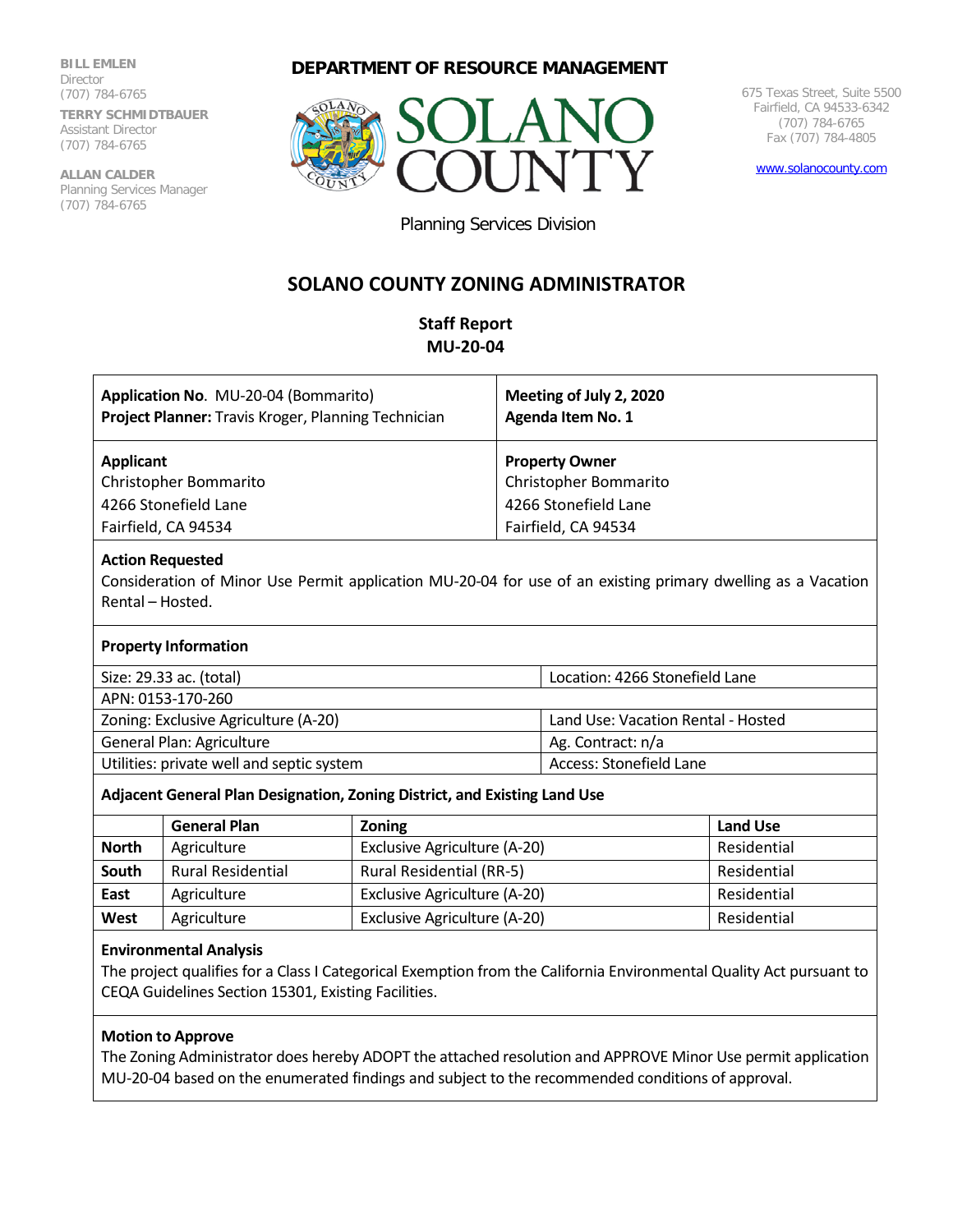## **BACKGROUND**

The existing development consists of a primary dwelling permitted by Building Permit B2004-0644, and a secondary dwelling permitted by Administrative Permit AD-18-06 and Building Permit B2018-0782.

## **SETTING**

The subject property was created as parcel 1 of Minor Subdivision MS-01-06 and consists of 29.33 acres of land fronting on Stonefield Lane, a private road in unincorporated Fairfield. The surrounding parcels are developed with a mixture of agricultural and residential uses.

## **PROJECT DESCRIPTION**

The applicant has applied for a Minor Use permit to use the primary dwelling as a hosted short-term vacation rental while occupying the secondary dwelling. The subject site is accessed via Stonefield Lane which is a private road, so the proposed use requires a Minor Use permit rather than an Administrative Permit which would normally be required by zoning.

No other changes to the site or land use are proposed.

## **LAND USE CONSISTENCY**

The parcel is designated Agriculture by the Solano County General Plan Land Use Diagram. As indicated on the General Plan land use consistency table (General Plan Table LU-7) the Exclusive Agriculture (A-20) Zoning District is consistent with this designation.

The subject site is zoned Exclusive Agriculture (A-20). Within this district, Vacation Rental - Hosted is allowed subject to Section 28.75.30(A) & (B)(1) of the Solano County Code. These general requirements the type of structures that may be used, occupancy limits and parking requirements, standards for online advertising, safety and avoidance of public nuisance.

#### **ENVIRONMENTAL ANALYSIS**

The project qualifies for a Class I Categorical Exemption from the California Environmental Quality Act pursuant to CEQA Guidelines Section 15301, Existing Facilities.

#### **RECOMMENDATION**

Staff recommends that the Zoning Administrator **ADOPT** the mandatory and suggested findings, and **APPROVE** Minor Use permit MU-20-04, subject to the recommended conditions of approval.

#### **LAND USE PERMIT MANDATORY FINDINGS**

**1. That the establishment, maintenance or operation of the use or building is in conformity to the General Plan for the County with regard to traffic circulation, population densities and distribution, and other aspects of the General Plan considered by the Zoning Administrator to be pertinent.**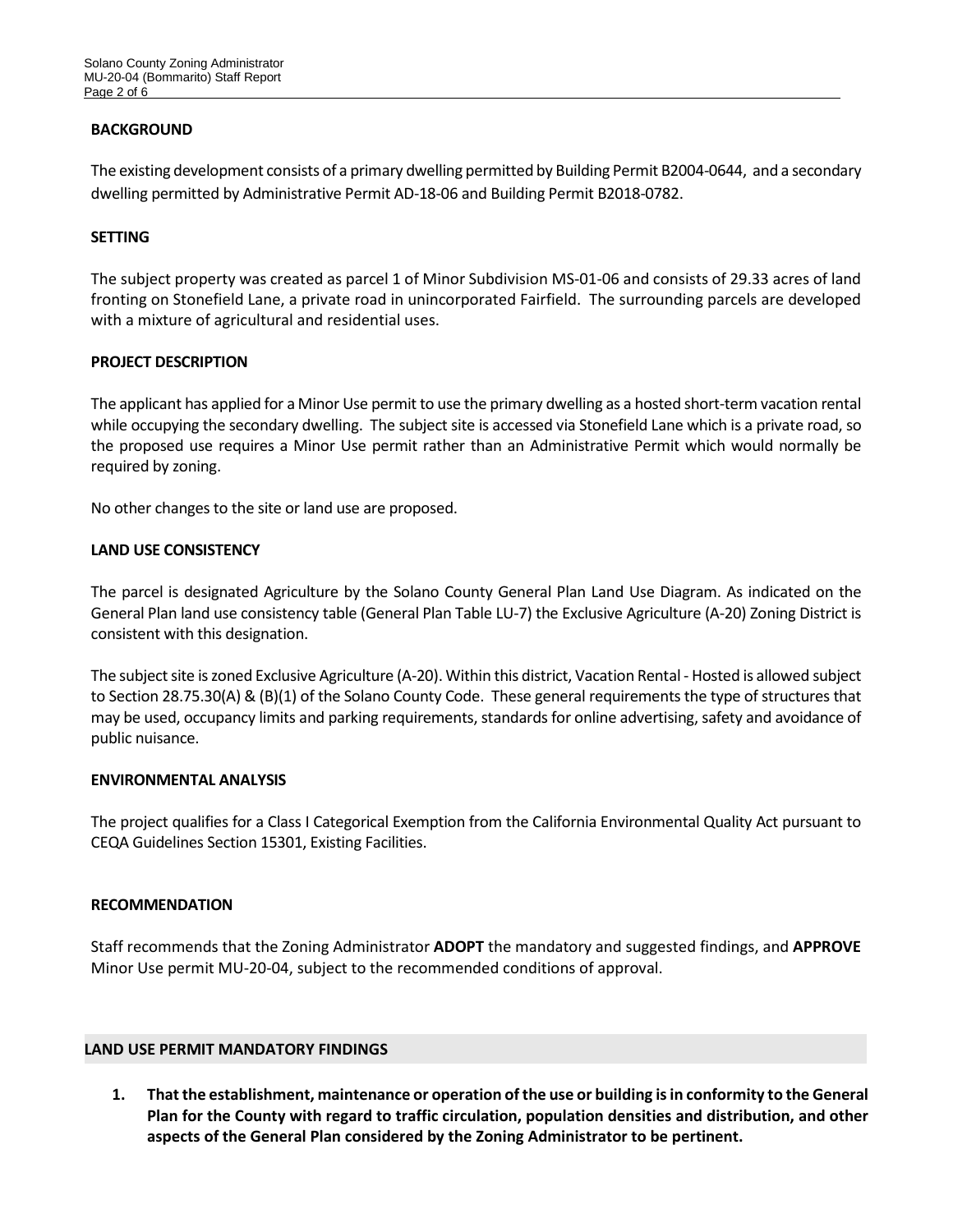This project is located within an area designated Agriculture by the Solano County General Plan Land Use Diagram. The proposed use is a conditionally permitted use within the Exclusive Agriculture (A-20) zoning district. The Zoning of the property along with the existing use and proposed modifications is consistent with the General Plan.

# **2. Adequate utilities, access roads, drainage and other necessary facilities have been or are being provided.**

The site is provided with water by an existing on-site private well and sewer service by an on-site sewage disposal system. Access is proposed via encroachment off Stonefield Lane.

**3. The subject use will not, under the circumstances of this particular case, constitute a nuisance or be detrimental to the health, safety, peace, morals, comfort or general welfare of persons residing or working in or passing through the neighborhood of such proposed use or be detrimental or injurious to property and improvements in the neighborhood or to the general welfare of the County.**

As conditioned, the proposed Vacation Rental - Hosted use will not constitute a nuisance to surrounding properties, nor will it be detrimental to the health, safety, or welfare of County residents.

## **ADDITIONAL FINDINGS**

4. The project qualifies for a Class I Categorical Exemption from the California Environmental Quality Act pursuant to CEQA Guidelines Section 15301, Existing Facilities.

# **CONDITIONS OF APPROVAL**

#### **General**

- 1. The above use shall be established in accord with the application materials and development plans as submitted with Minor Use permit application MU-20-04 filed February 1, 2020 and as approved by the Solano County Zoning Administrator.
- 2. The Vacation Rental Hosted will maintain a current Solano County Business License for as long as the business remains in operation.
- 3. Any further expansion to the business or additional development may require approval of a Minor Revision to MU-20-04.
- 4. **Initial Inspection Prior to Commencement of Activities.** Prior to the commencement of activities under this use permit or the admission of the public to the site, the permittee shall be present on site for an inspection of the premises by the Department of Resource Management and other agencies with jurisdiction, in order to determine if all prerequisite conditions and requirements have been met. Commencement of activities authorized under this permit shall not begin until the Director of Resource Management (Director) determines that the permittee is in compliance with the necessary prerequisite conditions of approval.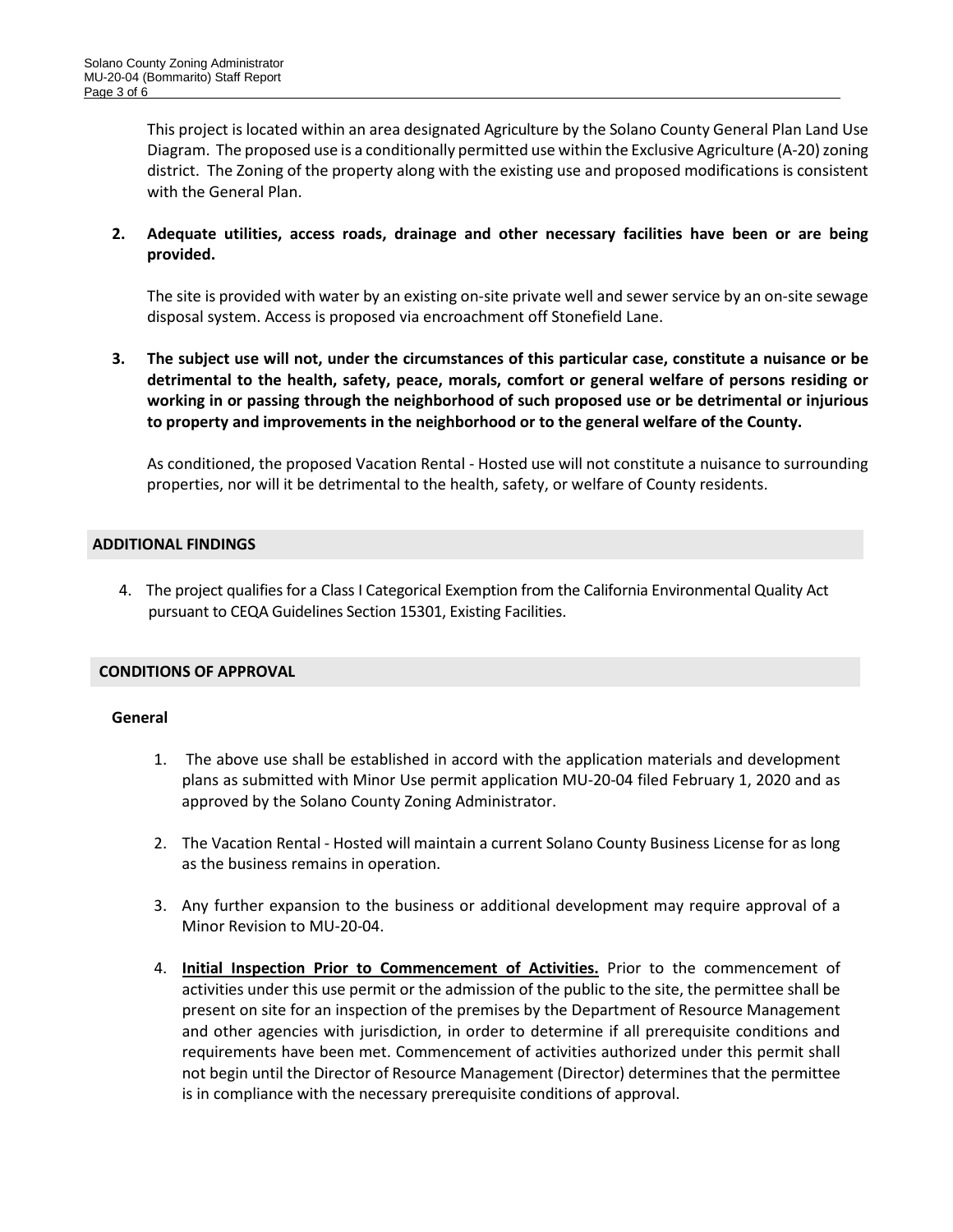- 5. **Subsequent Inspections.** If additional inspections are required before the Director determines the permittee is in compliance with the use permit, the permittee shall be charged inspection fees based on the adopted rate established by the Board for hourly work by the Department.
- 6. **Failure to Comply.** Failure to comply with any of the conditions of approval or limitation set forth in this permit shall be cause for the revocation of the use permit and cessation of the permitted uses at the Permittee's expense.

# **Specific Conditions**

- 7. Prior to operation of the Vacation Rental Hosted a final inspection must be completed for B2018-0784 and a certificate of occupancy issued. For the duration of this permit, the secondary dwelling must be the place of residence of the permittee.
- 8. **Occupancy and Parking.** Occupancy of the rental dwelling must be limited to two persons per bedroom and two additional persons, not to exceed 10 occupants total. At least 3 off street parking spaces must be provided for use of guests.
- 9. This dwelling may not be advertised, offered, or used as a special events facility that includes events such as weddings, parties and similar events. No outdoor amplified sound is allowed.
- 10. Prior to operation or advertising of the Vacation Rental Hosted, the permittee shall provide a copy of the proposed listing which complies with Section 28.75.30(A)(9) of the Solano County Code.
- 11. **Fire District Inspection.** Prior to occupancy by any guests, the permittee will provide a letter from the Cordelia Fire District verifying compliance with all applicable building and fire codes.
- 12. **Road Maintenance Agreement.** Prior to operation, the Private Road Maintenance agreement for Stonefield Lane must be amended to state that all interested parties approve of the use of this parcel as a Vacation Rental – Hosted.

#### **Building and Safety Division**

- 13. While the following comments are not all inclusive, they will act as a guideline for the requirements for the construction of any buildings or structures on the site now and in the future. These comments are not required on the application plan for the Use Permit, but (4) sets of plans will be required to be submitted to reflect all of the requirements in the latest edition of the codes adopted by the State of California and Solano County at the time of a construction permit application. These requirements, as well as all other required code requirements, shall be reflected on all construction drawings submitted for permit through Solano County Building Division.
- 14. Any site improvements shall be designed using the 2019 California Building Standards Codes including the mandatory measures found in the new 2019 California Green Building Code, Chapter(s) 1, 2, 3, 5, 6, 7, 8, and A5 for Voluntary Measures.
- 15. Prior to any construction or improvements taking place, a Building Permit Application shall first be submitted as per the 2019 California Building Code, or the most current edition of the code enforced at the time of building permit application. **"Any owner or authorized agent who**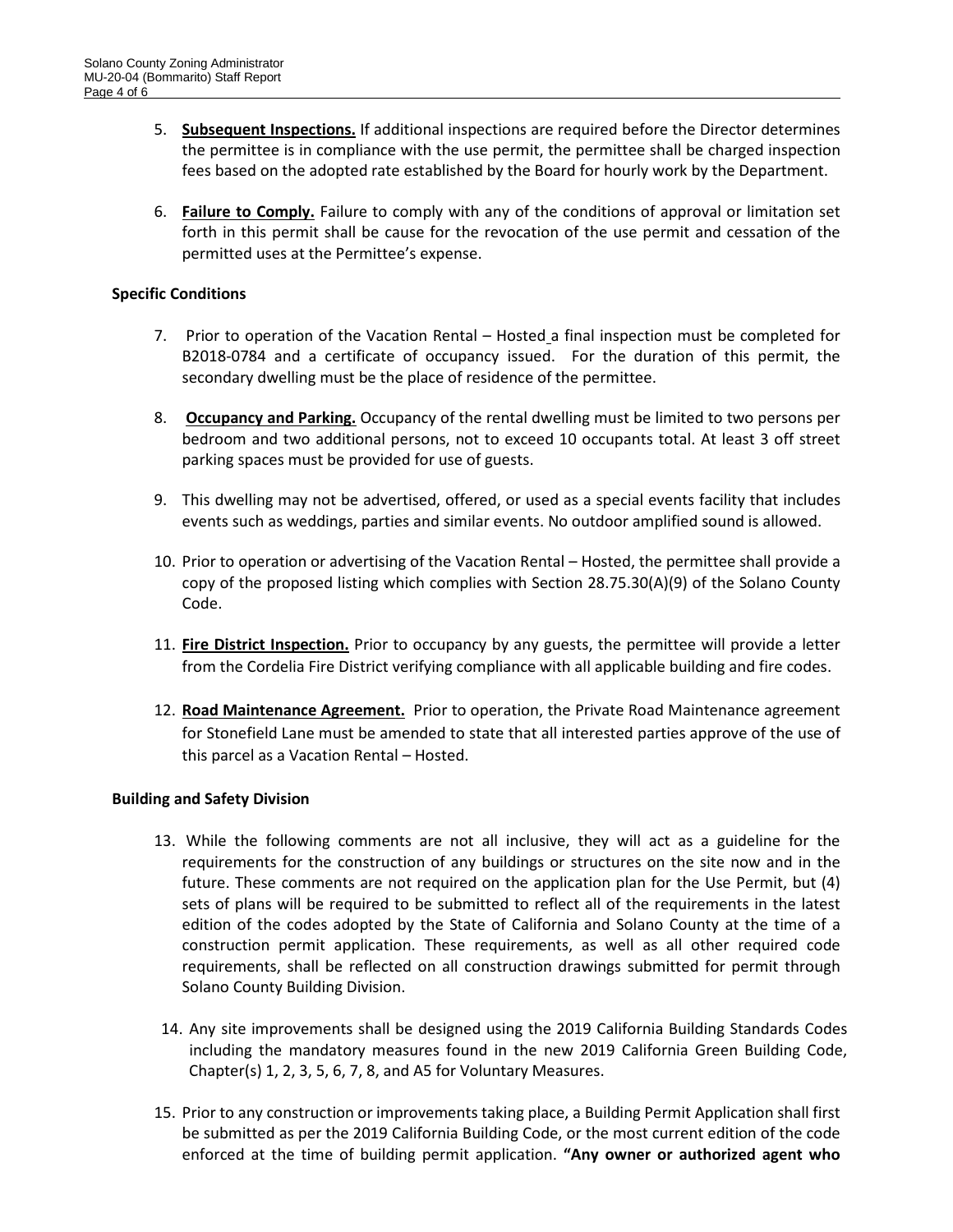**intends to construct, enlarge, alter, repair, move, demolish, or change the occupancy of a building or structure, or to erect, install, enlarge, alter, repair, remove, convert or replace any electrical, gas, mechanical or plumbing system, the installation of which is regulated by this code, or to cause any such work to be done, shall first make application to the building official and obtain the required permit."** 

- 16. Plans and Specifications shall meet the requirements as per Section 105 of the 2019 California Building Code. **"Construction documents, statement of special inspections and other data shall be submitted in one or more sets with each permit application. The construction documents shall be prepared by a registered design professional where required by the statutes of the jurisdiction in which the project is to be constructed. Where special conditions exist, the building official is authorized to require additional construction documents to be prepared by a registered design professional." Construction documents shall be of sufficient clarity to indicate the location, nature and extent of the work proposed and show in detail that it will conform to the provisions of this code and relevant laws, ordinances, rules and regulations, as determined by the building official."**
- 17. The fire district will reassess the site for fire life and safety requirements.

## **Public Works Division**

- 18. Applicant shall apply for, secure and abide by the conditions of a Grading Permit for any grading on the property including, but not limited to, building site preparation, private access improvements, parking areas and walkways, as well as any onsite grading exceeding a total of 5,000 square feet.
- 19. Applicant shall apply for, secure and abide by the conditions of an Encroachment Permit for <u>any</u> work within the public right of way. Driveways must meet Solano County's commercial driveway standard and shall be maintained in such a matter as to prevent soil, rocks and debris from tracking onto Nunes Road.
- 20. Off-site parking within the Nunes Road public right-of-way shall be prohibited along the entire property frontage.

#### **Environmental Health Division**

21. The applicant shall obtain an applicable water system permit if it should exceed any of the thresholds:

> Per the Health and Safety Code (HSC), §116275(n) and the California Code of Regulations (CCR) Title 17, §64211, a State Small Water System (SSWS) permit from Solano County is required if there are five to 14 structures connected to the water system onsite.

> Per the HSC §116275(h), and CCR Title 17, §64552, a Public Water System (PWS) permit from the CA State Division of Drinking Water is required if the water system services more than 25 daily users for 60 or more days of the year.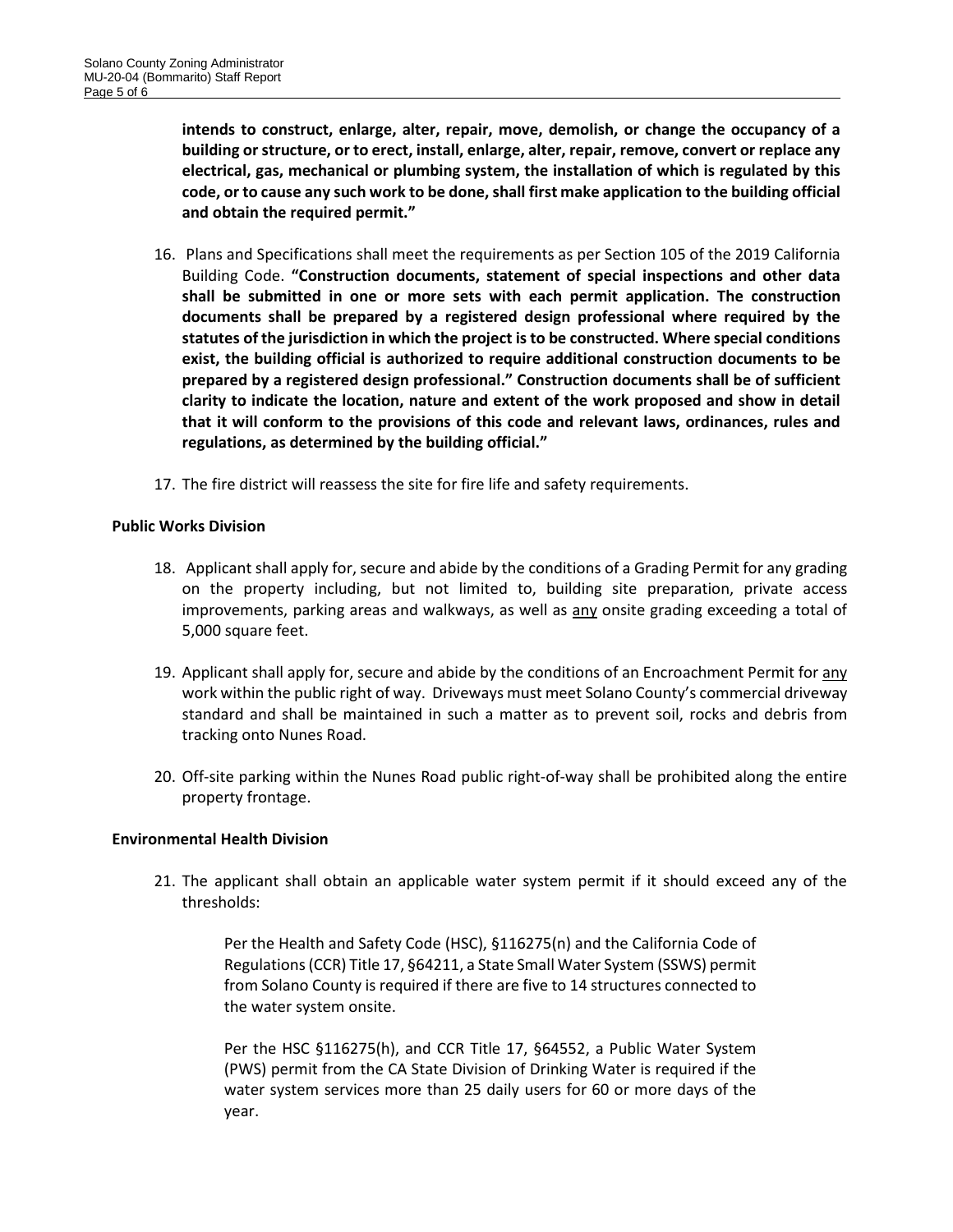# **Permit Term**

22. The Department of Resource Management shall verify ongoing compliance with the terms and conditions of this permit through a program of periodic compliance reviews occurring at five (5) year intervals from commencing July 2, 2020. The cost associated with the periodic reviews shall be charged at that time.

## **Attachments**

- A Draft Resolution
- B Assessor's Parcel Map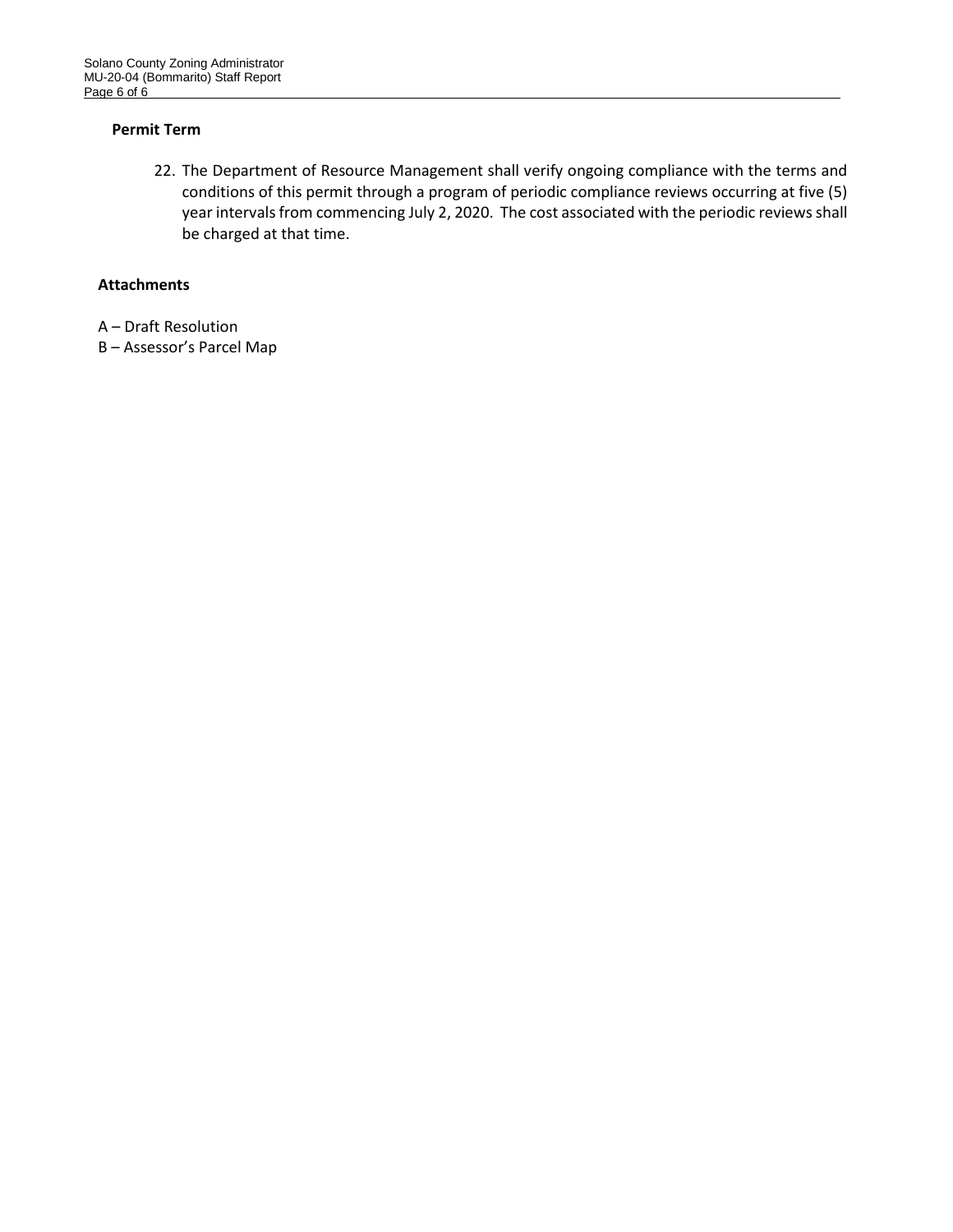# **SOLANO COUNTY ZONING ADMINISTRATOR RESOLUTION NO.**

**WHEREAS**, the Solano County Zoning Administrator has considered Minor Use Permit MU-20-04 for a Hosted Vacation Rental located at 4266 Stonefield Lane, 0.6 miles north of the City of Fairfield in the Exclusive Agriculture (A-20) zoning district, APN 0153-170- 260. and;

**WHEREAS**, said Zoning Administrator has reviewed the report of the Department of Resource Management and heard testimony relative to the subject application at the duly noticed public hearing held on July 2, 2020, and;

**WHEREAS**, after due consideration, the Zoning Administrator has made the following findings in regard to said proposal:

**1. That the establishment, maintenance or operation of the use or building is in conformity to the General Plan for the County with regard to traffic circulation, population densities and distribution, and other aspects of the General Plan considered by the Zoning Administrator to be pertinent.**

This project is located within an area designated Agriculture by the Solano County General Plan Land Use Diagram. The proposed use is a conditionally permitted use within the Exclusive Agriculture (A-20) zoning district. The Zoning of the property along with the existing use and proposed modifications is consistent with the General Plan.

# **2. Adequate utilities, access roads, drainage and other necessary facilities have been or are being provided.**

The site is provided with water by an existing on-site private well and sewer service by an on-site sewage disposal system. Access is proposed via encroachment off Stonefield Lane.

**3. The subject use will not, under the circumstances of this particular case, constitute a nuisance or be detrimental to the health, safety, peace, morals, comfort or general welfare of persons residing or working in or passing through the neighborhood of such proposed use or be detrimental or injurious to property and improvements in the neighborhood or to the general welfare of the County.**

As conditioned, the proposed Vacation Rental - Hosted use will not constitute a nuisance to surrounding properties, nor will it be detrimental to the health, safety, or welfare of County residents.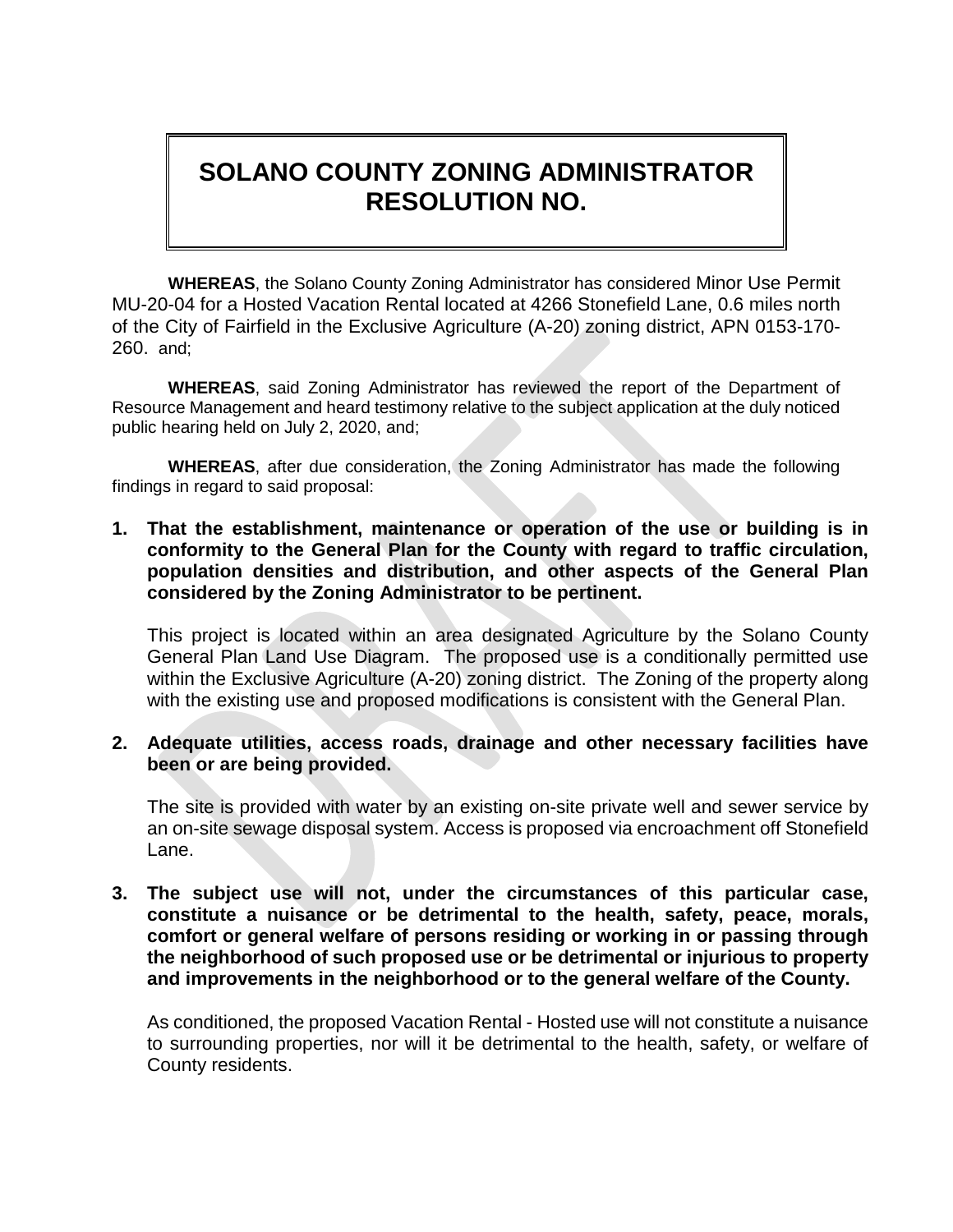**BE IT THEREFORE RESOLVED,** that the Zoning Administrator has approved MU-20-04 subject to the following recommended conditions of approval:

# **See Attachment A**

\* \* \* \* \* \* \* \* \* \* \* \* \* \* \* \* \* \* \* \* \* \* \* \* \* \* \* \*

I hereby certify that the foregoing resolution was adopted at the regular meeting of the Solano County Zoning Administrator on July 2, 2020.

Bill Emlen, Director Resource Management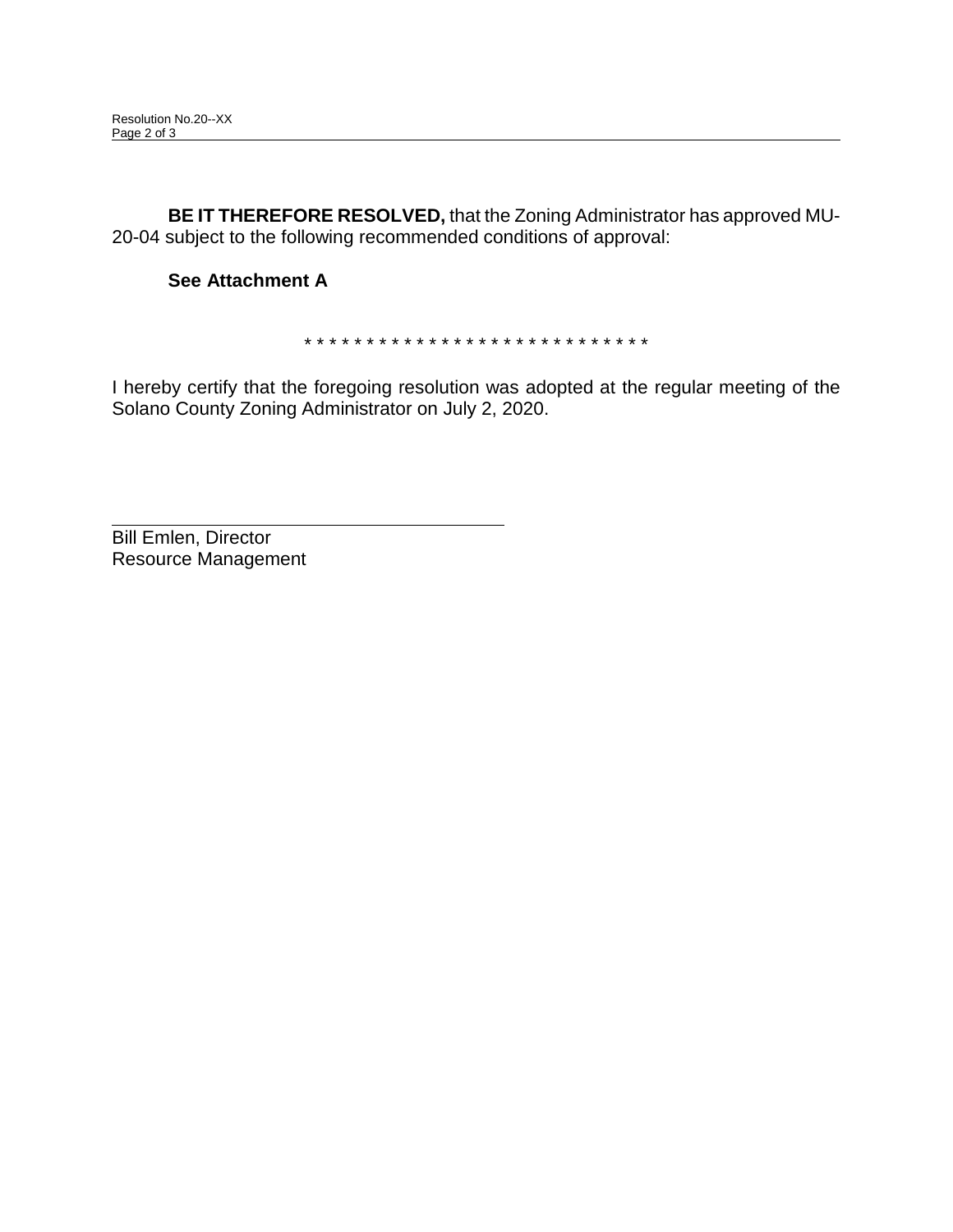Resolution No.20--XX Page 3 of 3

T:\PLANNING\Planning Templates\PC & ZA\Resolutions\Resolution - Zoning Administrator.docx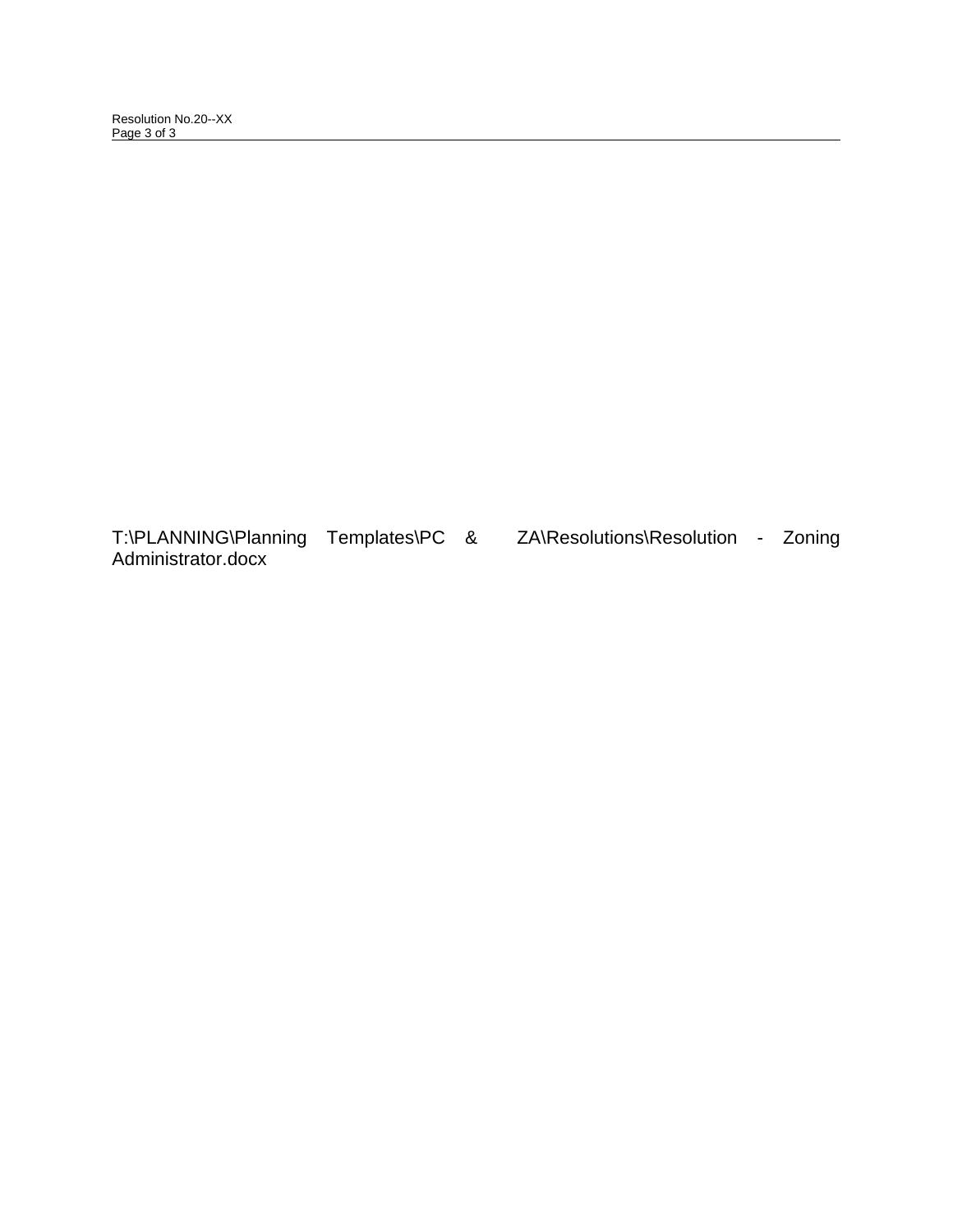# **General**

- 1. The above use shall be established in accord with the application materials and development plans as submitted with Minor Use permit application MU-20-04 filed February 1, 2020 and as approved by the Solano County Zoning Administrator.
- 2. The Vacation Rental Hosted will maintain a current Solano County Business License for as long as the business remains in operation.
- 3. Any further expansion to the business or additional development may require approval of a Minor Revision to MU-20-04
- 4. **Initial Inspection Prior to Commencement of Activities.** Prior to the commencement of activities under this use permit or the admission of the public to the site, the permittee shall be present on site for an inspection of the premises by the Department of Resource Management and other agencies with jurisdiction, in order to determine if all prerequisite conditions and requirements have been met. Commencement of activities authorized under this permit shall not begin until the Director of Resource Management (Director) determines that the permittee is in compliance with the necessary prerequisite conditions of approval.
- 5. **Subsequent Inspections.** If additional inspections are required before the Director determines the permittee is in compliance with the use permit, the permittee shall be charged inspection fees based on the adopted rate established by the Board for hourly work by the Department.
- 6. **Failure to Comply.** Failure to comply with any of the conditions of approval or limitation set forth in this permit shall be cause for the revocation of the use permit and cessation of the permitted uses at the Permittee's expense.

# **Specific Conditions**

- 7. Prior to operation of the Vacation Rental Hosted a final inspection must be completed for B2018-0784 and a certificate of occupancy issued. For the duration of this permit, the secondary dwelling must be the place of residence of the permittee.
- 8. **Occupancy and Parking.** Occupancy of the rental dwelling must be limited to two persons per bedroom and two additional persons, not to exceed 10 occupants total. At least 3 off street parking spaces must be provided for use of guests.
- 9. This dwelling may not be advertised, offered, or used as a special events facility that includes events such as weddings, parties and similar events. No outdoor amplified sound is allowed.
- 10. Prior to operation or advertising of the Vacation Rental Hosted, the permittee shall provide a copy of the proposed listing which complies with Section 28.75.30(A)(9) of the Solano County Code.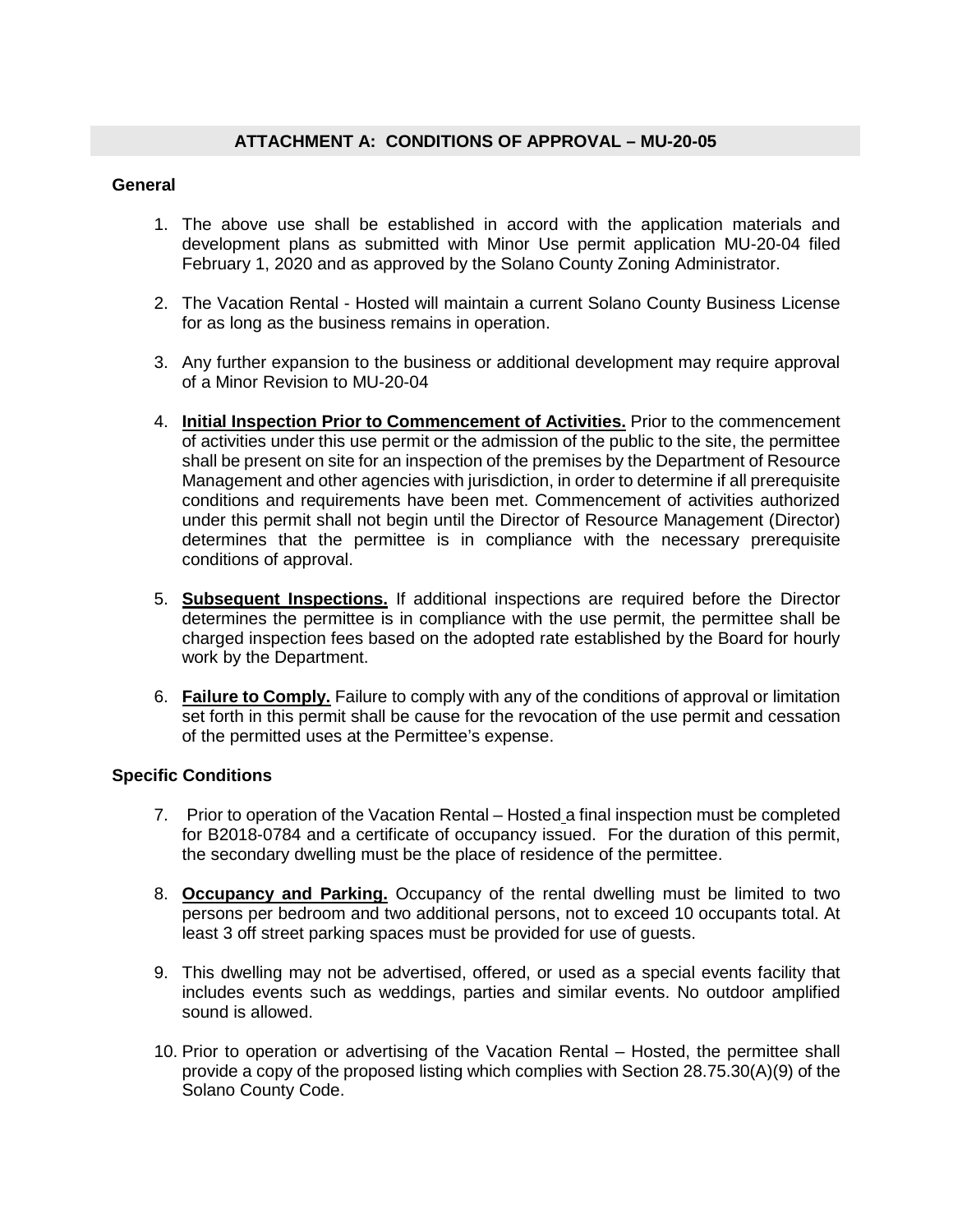- 11. **Fire District Inspection.** Prior to occupancy by any guests, the permittee will provide a letter from the Cordelia Fire District verifying compliance with all applicable building and fire codes.
- 12. **Road Maintenance Agreement.** Prior to operation, the Private Road Maintenance agreement for Stonefield Lane must be amended to state that all interested parties approve of the use of this parcel as a Vacation Rental – Hosted.

# **Building and Safety Division**

- 13.While the following comments are not all inclusive, they will act as a guideline for the requirements for the construction of any buildings or structures on the site now and in the future. These comments are not required on the application plan for the Use Permit, but (4) sets of plans will be required to be submitted to reflect all of the requirements in the latest edition of the codes adopted by the State of California and Solano County at the time of a construction permit application. These requirements, as well as all other required code requirements, shall be reflected on all construction drawings submitted for permit through Solano County Building Division.
- 14. Any site improvements shall be designed using the 2019 California Building Standards Codes including the mandatory measures found in the new 2019 California Green Building Code, Chapter(s) 1, 2, 3, 5, 6, 7, 8, and A5 for Voluntary Measures.
- 15. Prior to any construction or improvements taking place, a Building Permit Application shall first be submitted as per the 2019 California Building Code, or the most current edition of the code enforced at the time of building permit application. **"Any owner or authorized agent who intends to construct, enlarge, alter, repair, move, demolish, or change the occupancy of a building or structure, or to erect, install, enlarge, alter, repair, remove, convert or replace any electrical, gas, mechanical or plumbing system, the installation of which is regulated by this code, or to cause any such work to be done, shall first make application to the building official and obtain the required permit."**
- 16. Plans and Specifications shall meet the requirements as per Section 105 of the 2019 California Building Code. **"Construction documents, statement of special inspections and other data shall be submitted in one or more sets with each permit application. The construction documents shall be prepared by a registered design professional where required by the statutes of the jurisdiction in which the project is to be constructed. Where special conditions exist, the building official is authorized to require additional construction documents to be prepared by a registered design professional." Construction documents shall be of sufficient clarity to indicate the location, nature and extent of the work proposed and show in detail that it will conform to the provisions of this code and relevant laws, ordinances, rules and regulations, as determined by the building official."**
- 17. The fire district will reassess the site for fire life and safety requirements.

# **Public Works Division**

18. Applicant shall apply for, secure and abide by the conditions of a Grading Permit for any grading on the property including, but not limited to, building site preparation, private